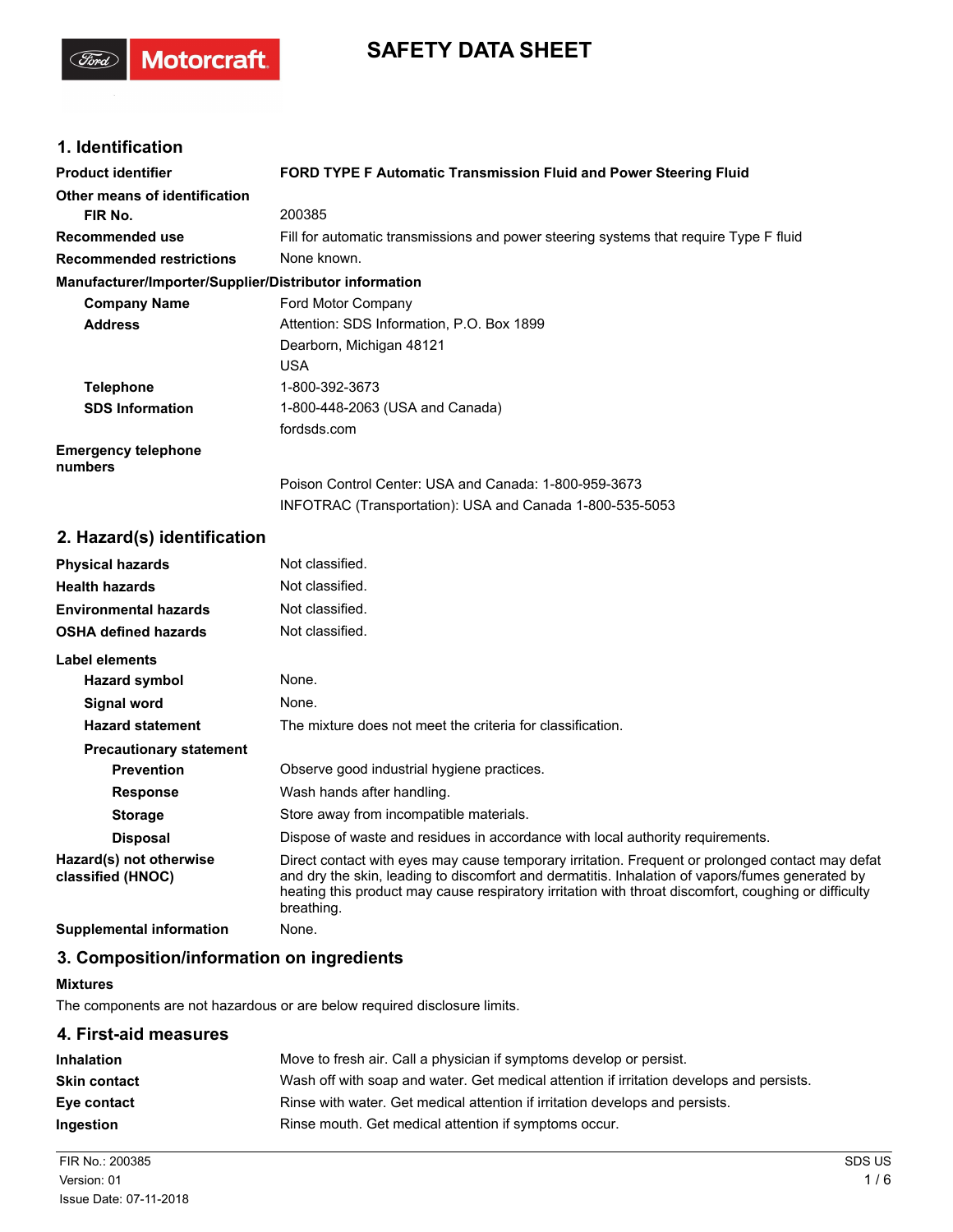| <b>Most important</b><br>symptoms/effects, acute and<br>delayed              | Direct contact with eyes may cause temporary irritation.                                                                                                                  |
|------------------------------------------------------------------------------|---------------------------------------------------------------------------------------------------------------------------------------------------------------------------|
| Indication of immediate<br>medical attention and special<br>treatment needed | Treat symptomatically.                                                                                                                                                    |
| <b>General information</b>                                                   | Ensure that medical personnel are aware of the material(s) involved, and take precautions to<br>protect themselves.                                                       |
| 5. Fire-fighting measures                                                    |                                                                                                                                                                           |
| Suitable extinguishing media                                                 | Water fog. Foam. Dry chemical powder. Carbon dioxide (CO2).                                                                                                               |
| Unsuitable extinguishing<br>media                                            | Do not use water jet as an extinguisher, as this will spread the fire.                                                                                                    |
| Specific hazards arising from<br>the chemical                                | During fire, gases hazardous to health may be formed. Upon decomposition, this product emits<br>carbon monoxide, carbon dioxide and/or low molecular weight hydrocarbons. |
| Special protective equipment<br>and precautions for firefighters             | Self-contained breathing apparatus and full protective clothing must be worn in case of fire.                                                                             |
| <b>Fire fighting</b><br>equipment/instructions                               | Move containers from fire area if you can do so without risk.                                                                                                             |
| <b>Specific methods</b>                                                      | Use standard firefighting procedures and consider the hazards of other involved materials.                                                                                |
| <b>General fire hazards</b>                                                  | No unusual fire or explosion hazards noted.                                                                                                                               |
| 6. Accidental release measures                                               |                                                                                                                                                                           |

| <b>Personal precautions,</b><br>protective equipment and<br>emergency procedures | Avoid contact with eyes, skin, and clothing. Keep unnecessary personnel away. For personal<br>protection, see section 8 of the SDS.                                                                                                               |
|----------------------------------------------------------------------------------|---------------------------------------------------------------------------------------------------------------------------------------------------------------------------------------------------------------------------------------------------|
| <b>Methods and materials for</b><br>containment and cleaning up                  | The product is immiscible with water and will spread on the water surface. Prevent entry into<br>waterways, sewer, basements or confined areas.                                                                                                   |
|                                                                                  | Large Spills: Stop the flow of material, if this is without risk. Dike the spilled material, where this is<br>possible. Absorb in vermiculite, dry sand or earth and place into containers. Following product<br>recovery, flush area with water. |
|                                                                                  | Small Spills: Wipe up with absorbent material (e.g. cloth, fleece). Clean surface thoroughly to<br>remove residual contamination.                                                                                                                 |
|                                                                                  | Never return spills to original containers for re-use. For waste disposal, see section 13 of the SDS.                                                                                                                                             |
| <b>Environmental precautions</b>                                                 | Avoid discharge into drains, water courses or onto the ground.                                                                                                                                                                                    |
| 7. Handling and storage                                                          |                                                                                                                                                                                                                                                   |

#### Avoid contact with eyes, skin, and clothing. Avoid prolonged exposure. Observe good industrial hygiene practices. For personal protection, see Section 8 of the SDS. **Precautions for safe handling** Store in tightly closed container. Store away from incompatible materials (see Section 10 of the

SDS). **Conditions for safe storage, including any incompatibilities**

# **8. Exposure controls/personal protection**

| <b>Occupational exposure limits</b><br>Not applicable. |                                                                                                                                                                                                                                                                                                                                            |  |
|--------------------------------------------------------|--------------------------------------------------------------------------------------------------------------------------------------------------------------------------------------------------------------------------------------------------------------------------------------------------------------------------------------------|--|
| <b>Biological limit values</b>                         | No biological exposure limits noted for the ingredient(s).                                                                                                                                                                                                                                                                                 |  |
| Appropriate engineering<br>controls                    | Use adequate ventilation to control airborne concentrations below the exposure limits/quidelines. If<br>user operations generate a vapor, dust and/or mist, use process enclosure, appropriate local<br>exhaust ventilation, or other engineering controls to control airborne levels below the<br>recommended exposure limits/quidelines. |  |
|                                                        | Individual protection measures, such as personal protective equipment                                                                                                                                                                                                                                                                      |  |
| Eye/face protection                                    | Wear safety glasses with side shields (or goggles).                                                                                                                                                                                                                                                                                        |  |
| <b>Skin protection</b>                                 |                                                                                                                                                                                                                                                                                                                                            |  |
| <b>Hand protection</b>                                 | The choice of an appropriate glove does not only depend on its material but also on other quality<br>features and is different from one producer to the other. Suitable chemical protective gloves should<br>be worn when the potential exists for skin exposure. Nitrile gloves are recommended.                                          |  |
| Other                                                  | Wear appropriate chemical resistant clothing if applicable.                                                                                                                                                                                                                                                                                |  |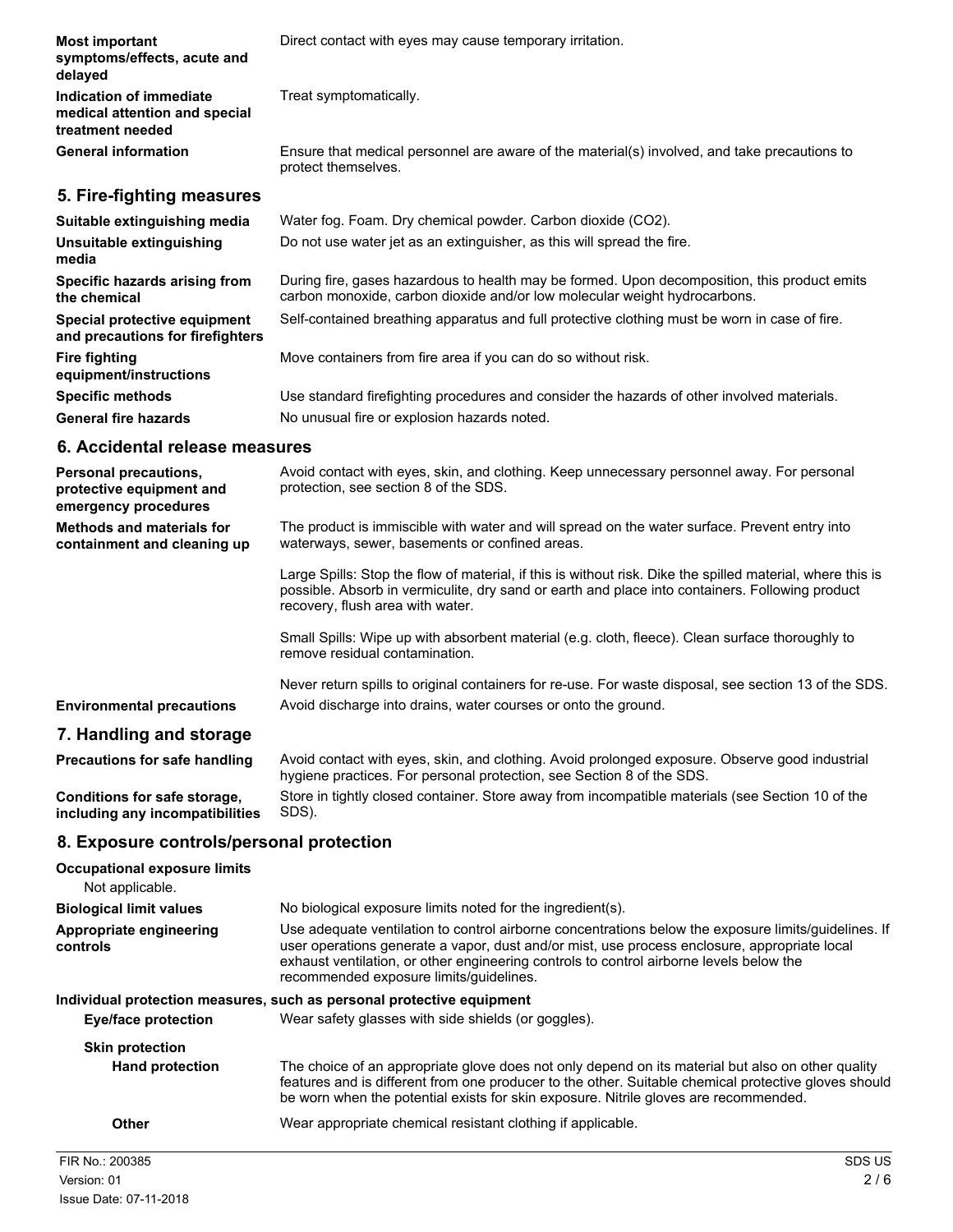| <b>Respiratory protection</b>     | If engineering controls do not maintain airborne concentrations to a level which is adequate to<br>protect worker health, an approved respirator must be worn. Respirator selection, use and<br>maintenance should be in accordance with the requirements of OSHA Respiratory Protection<br>Standard 29 CFR 1910.134 and/or Canadian Standard CSA Z94.4. |
|-----------------------------------|----------------------------------------------------------------------------------------------------------------------------------------------------------------------------------------------------------------------------------------------------------------------------------------------------------------------------------------------------------|
| <b>Thermal hazards</b>            | Wear appropriate thermal protective clothing, when necessary.                                                                                                                                                                                                                                                                                            |
| General hygiene<br>considerations | Always observe good personal hygiene measures, such as washing after handling the material<br>and before eating, drinking, and/or smoking. Routinely wash work clothing and protective<br>equipment to remove contaminants.                                                                                                                              |

## **9. Physical and chemical properties**

| Appearance                                        |                                                                                               |
|---------------------------------------------------|-----------------------------------------------------------------------------------------------|
| <b>Physical state</b>                             | Liquid.                                                                                       |
| Form                                              | Liquid.                                                                                       |
| Color                                             | Red.                                                                                          |
| Odor                                              | PETROLEUM                                                                                     |
| <b>Odor threshold</b>                             | Not available.                                                                                |
| pH                                                | Not available.                                                                                |
| Melting point/freezing point                      | Not available.                                                                                |
| Initial boiling point and boiling<br>range        | Not available.                                                                                |
| <b>Flash point</b>                                | > 365.0 °F (> 185.0 °C) Pensky-Martens Closed Cup                                             |
| <b>Evaporation rate</b>                           | Not available.                                                                                |
| <b>Flammability (solid, gas)</b>                  | Not applicable.                                                                               |
| Upper/lower flammability or explosive limits      |                                                                                               |
| <b>Flammability limit - lower</b><br>(%)          | Not available.                                                                                |
| <b>Flammability limit - upper</b><br>(%)          | Not available.                                                                                |
| Explosive limit - lower (%)                       | Not available.                                                                                |
| Explosive limit - upper (%)                       | Not available.                                                                                |
| Vapor pressure                                    | $<$ 1 mm Hg                                                                                   |
| <b>Vapor density</b>                              | $> 1$ (AIR=1)                                                                                 |
| <b>Relative density</b>                           | $0.8 - 0.9$                                                                                   |
| <b>Relative density temperature</b>               | 60 °F (15.56 °C)                                                                              |
| Solubility(ies)                                   |                                                                                               |
| <b>Solubility (water)</b>                         | Negligible                                                                                    |
| <b>Partition coefficient</b><br>(n-octanol/water) | Not available.                                                                                |
| <b>Auto-ignition temperature</b>                  | Not available.                                                                                |
| <b>Decomposition temperature</b>                  | Not available.                                                                                |
| <b>Viscosity</b>                                  | $30 - 40$ cSt                                                                                 |
| <b>Viscosity temperature</b>                      | 104 °F (40 °C)                                                                                |
| <b>Other information</b>                          |                                                                                               |
| <b>Bulk density</b>                               | 7 - 8 lb/gal                                                                                  |
| 10. Stability and reactivity                      |                                                                                               |
| Reactivity                                        | The product is stable and non-reactive under normal conditions of use, storage and transport. |
| <b>Chemical stability</b>                         | Material is stable under normal conditions.                                                   |
| <b>Possibility of hazardous</b><br>reactions      | Hazardous polymerization does not occur.                                                      |
| <b>Conditions to avoid</b>                        | Keep away from heat, hot surfaces, sparks, open flames and other ignition sources. Contact v  |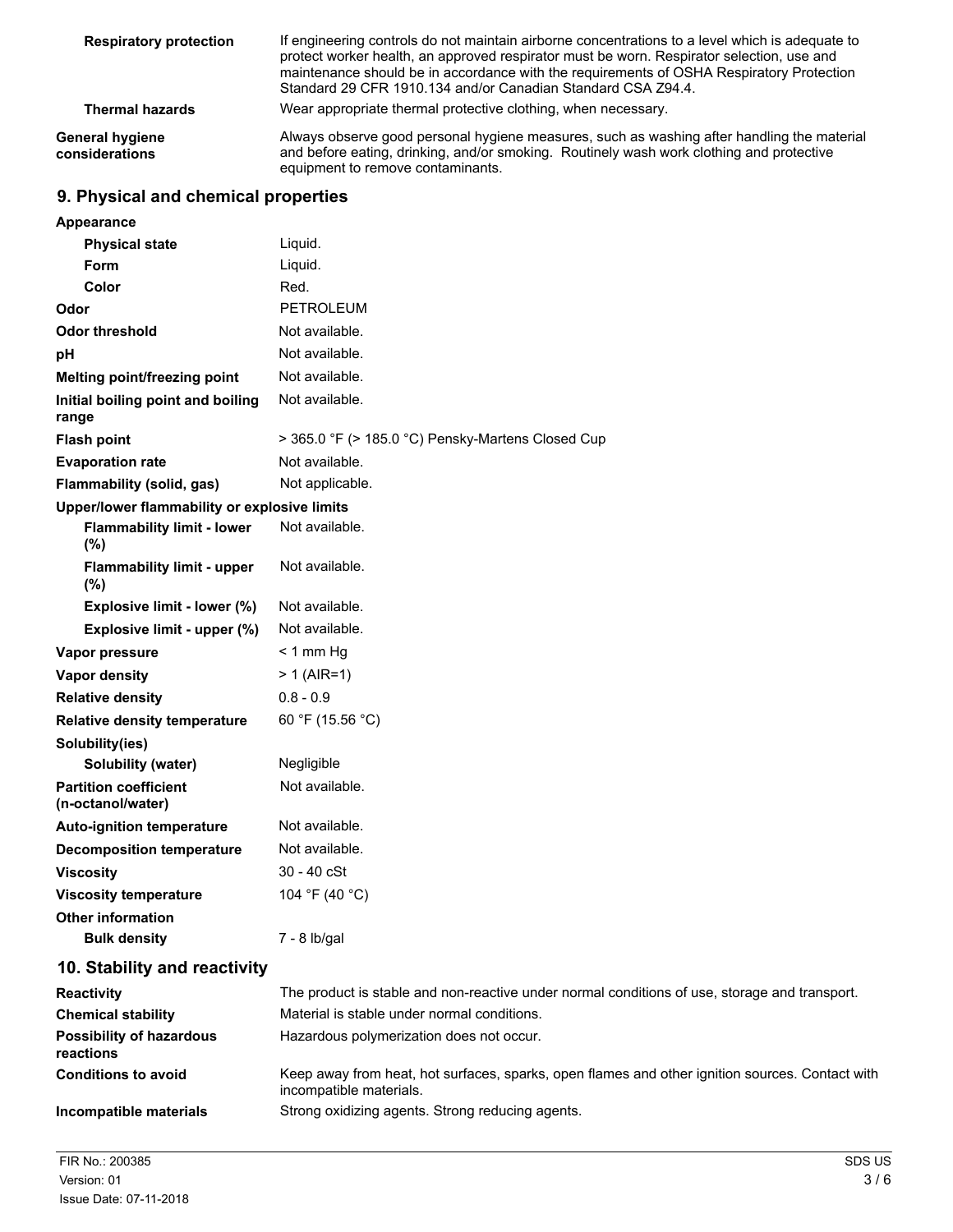Upon decomposition, this product emits carbon monoxide, carbon dioxide and/or low molecular weight hydrocarbons. **Hazardous decomposition products**

# **11. Toxicological information**

| Information on likely routes of exposure                                           |                                                                                                                                                                                                                                               |
|------------------------------------------------------------------------------------|-----------------------------------------------------------------------------------------------------------------------------------------------------------------------------------------------------------------------------------------------|
| Inhalation                                                                         | Inhalation of vapors/fumes generated by heating this product may cause respiratory irritation with<br>throat discomfort, coughing or difficulty breathing. Prolonged inhalation may be harmful.                                               |
| <b>Skin contact</b>                                                                | Frequent or prolonged contact may defat and dry the skin, leading to discomfort and dermatitis.                                                                                                                                               |
| Eye contact                                                                        | Direct contact with eyes may cause temporary irritation.                                                                                                                                                                                      |
| Ingestion                                                                          | Expected to be a low ingestion hazard. Ingestion may cause gastrointestinal irritation, nausea,<br>vomiting and diarrhea.                                                                                                                     |
| Symptoms related to the<br>physical, chemical and<br>toxicological characteristics | Direct contact with eyes may cause temporary irritation.                                                                                                                                                                                      |
| Information on toxicological effects                                               |                                                                                                                                                                                                                                               |
| <b>Acute toxicity</b>                                                              | Not expected to be hazardous by OSHA criteria.                                                                                                                                                                                                |
| <b>Skin corrosion/irritation</b>                                                   | Prolonged skin contact may cause temporary irritation.                                                                                                                                                                                        |
| Serious eye damage/eye<br>irritation                                               | Direct contact with eyes may cause temporary irritation.                                                                                                                                                                                      |
| Respiratory or skin sensitization                                                  |                                                                                                                                                                                                                                               |
| <b>Respiratory sensitization</b>                                                   | Not a respiratory sensitizer.                                                                                                                                                                                                                 |
| <b>Skin sensitization</b>                                                          | This product is not expected to cause skin sensitization.                                                                                                                                                                                     |
| <b>Germ cell mutagenicity</b>                                                      | No data available to indicate product or any components present at greater than 0.1% are<br>mutagenic or genotoxic.                                                                                                                           |
| Carcinogenicity                                                                    | Base oil severely refined: Not carcinogenic in animal studies. Representative material passes<br>IP-346, Modified Ames test, and/or other screening tests. This product is not considered to be a<br>carcinogen by IARC, ACGIH, NTP, or OSHA. |
| IARC Monographs. Overall Evaluation of Carcinogenicity                             |                                                                                                                                                                                                                                               |
| Not listed.                                                                        |                                                                                                                                                                                                                                               |
| <b>Reproductive toxicity</b>                                                       | This product is not expected to cause reproductive or developmental effects.                                                                                                                                                                  |
| Specific target organ toxicity -<br>single exposure                                | Not classified.                                                                                                                                                                                                                               |
| Specific target organ toxicity -<br>repeated exposure                              | Not classified.                                                                                                                                                                                                                               |
| <b>Aspiration hazard</b>                                                           | Not an aspiration hazard.                                                                                                                                                                                                                     |
| <b>Chronic effects</b>                                                             | Prolonged inhalation may be harmful.                                                                                                                                                                                                          |
| 12. Ecological information                                                         |                                                                                                                                                                                                                                               |
| <b>Ecotoxicity</b>                                                                 | The product is not classified as environmentally hazardous. However, this does not exclude the<br>possibility that large or frequent spills can have a harmful or damaging effect on the environment.                                         |
| Persistence and degradability<br><b>Bioaccumulative potential</b>                  | No data is available on the degradability of any ingredients in the mixture.                                                                                                                                                                  |
| <b>Mobility in soil</b>                                                            | No data available.                                                                                                                                                                                                                            |
| Other adverse effects                                                              | No other adverse environmental effects (e.g. ozone depletion, photochemical ozone creation<br>potential, endocrine disruption, global warming potential) are expected from this component.                                                    |
| 13. Disposal considerations                                                        |                                                                                                                                                                                                                                               |
| <b>Disposal instructions</b>                                                       | Collect and reclaim or dispose in sealed containers at licensed waste disposal site. Don't pollute.<br>Conserve resources. Return used oil to collection centers.                                                                             |
| Local disposal regulations                                                         | Dispose in accordance with all applicable regulations.                                                                                                                                                                                        |
| <b>Hazardous waste code</b>                                                        | The waste code should be assigned in discussion between the user, the producer and the waste<br>disposal company.                                                                                                                             |
| Waste from residues / unused<br>products                                           | Dispose of in accordance with local regulations. Empty containers or liners may retain some<br>product residues. This material and its container must be disposed of in a safe manner (see:<br>Disposal instructions).                        |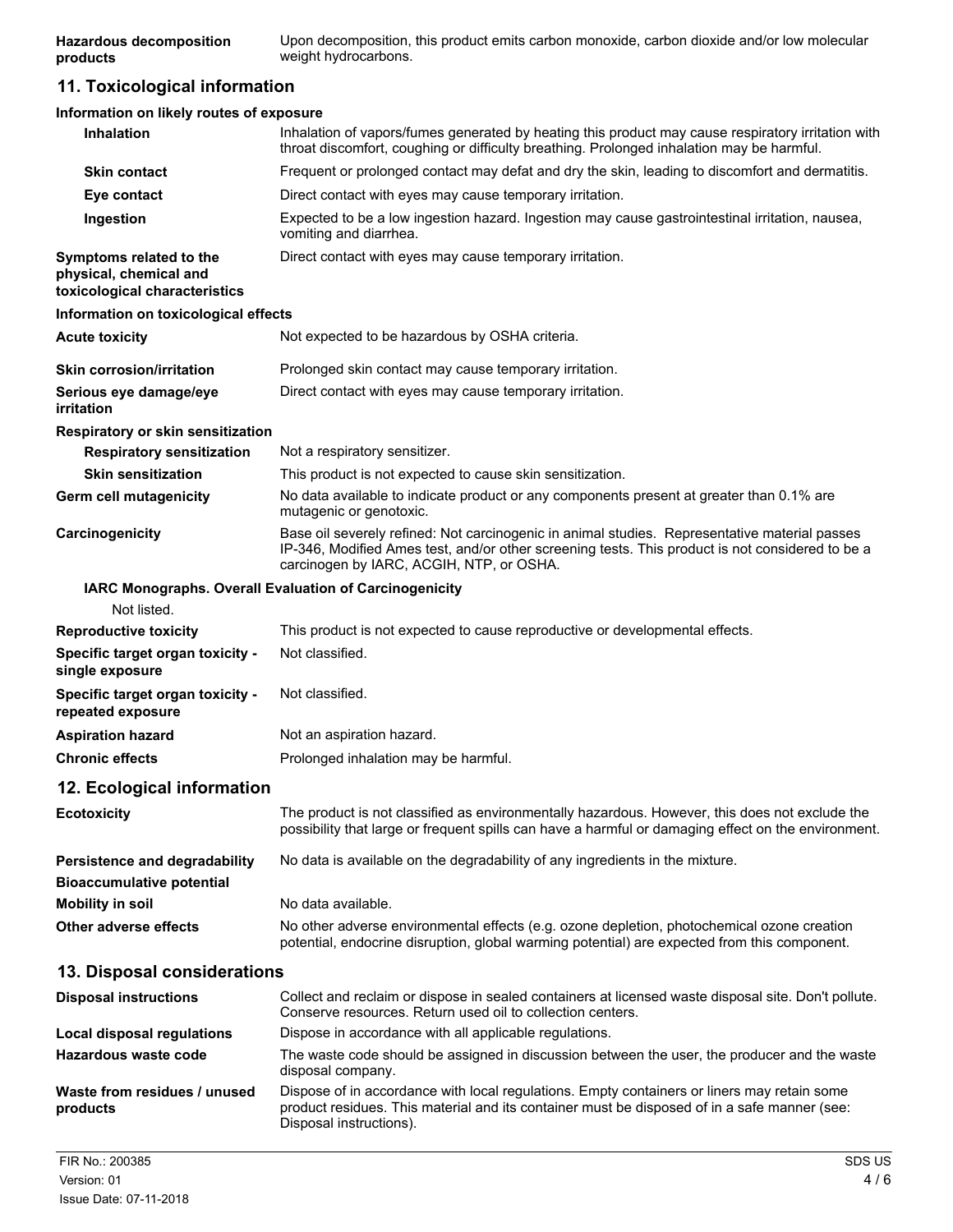**Contaminated packaging**

Since emptied containers may retain product residue, follow label warnings even after container is emptied. Empty containers should be taken to an approved waste handling site for recycling or disposal.

#### **14. Transport information**

#### **DOT**

Not regulated as dangerous goods.

#### **IATA**

Not regulated as dangerous goods.

#### **IMDG**

Not regulated as dangerous goods.

**Transport in bulk according to** Not established. **Annex II of MARPOL 73/78 and**

**the IBC Code**

#### **15. Regulatory information**

**US federal regulations**

This product is not known to be a "Hazardous Chemical" as defined by the OSHA Hazard Communication Standard, 29 CFR 1910.1200.

| Not regulated.                                                       | TSCA Section 12(b) Export Notification (40 CFR 707, Subpt. D)                    |
|----------------------------------------------------------------------|----------------------------------------------------------------------------------|
| <b>CERCLA Hazardous Substance List (40 CFR 302.4)</b><br>Not listed. |                                                                                  |
| <b>SARA 304 Emergency release notification</b><br>Not regulated.     |                                                                                  |
| <b>SARA 302 Extremely hazardous substance</b><br>Not listed.         | Superfund Amendments and Reauthorization Act of 1986 (SARA)                      |
| SARA 311/312 Hazardous<br>chemical                                   | Nο                                                                               |
| SARA 313 (TRI reporting)<br>Not regulated.                           |                                                                                  |
| Other federal regulations                                            |                                                                                  |
|                                                                      | Clean Air Act (CAA) Section 112 Hazardous Air Pollutants (HAPs) List             |
| Not regulated.                                                       | Clean Air Act (CAA) Section 112(r) Accidental Release Prevention (40 CFR 68.130) |
| Not regulated.                                                       |                                                                                  |
| <b>Safe Drinking Water Act</b><br>(SDWA)                             | Not regulated.                                                                   |
| US state regulations                                                 | Not applicable.                                                                  |
| <b>California Proposition 65</b>                                     | Not applicable.                                                                  |

#### **International Inventories**

All components are listed or are exempt from listing on the Toxic Substances Control Act Inventory.

# **16. Other information, including date of preparation or last revision**

| <b>Issue date</b>               | 07-11-2018                                         |
|---------------------------------|----------------------------------------------------|
| <b>Version</b>                  | 01                                                 |
| <b>HMIS<sup>®</sup></b> ratings | Health: 0<br>Flammability: 1<br>Physical hazard: 0 |
| <b>NFPA ratings</b>             | Health: 0<br>Flammability: 1<br>Instability: 0     |